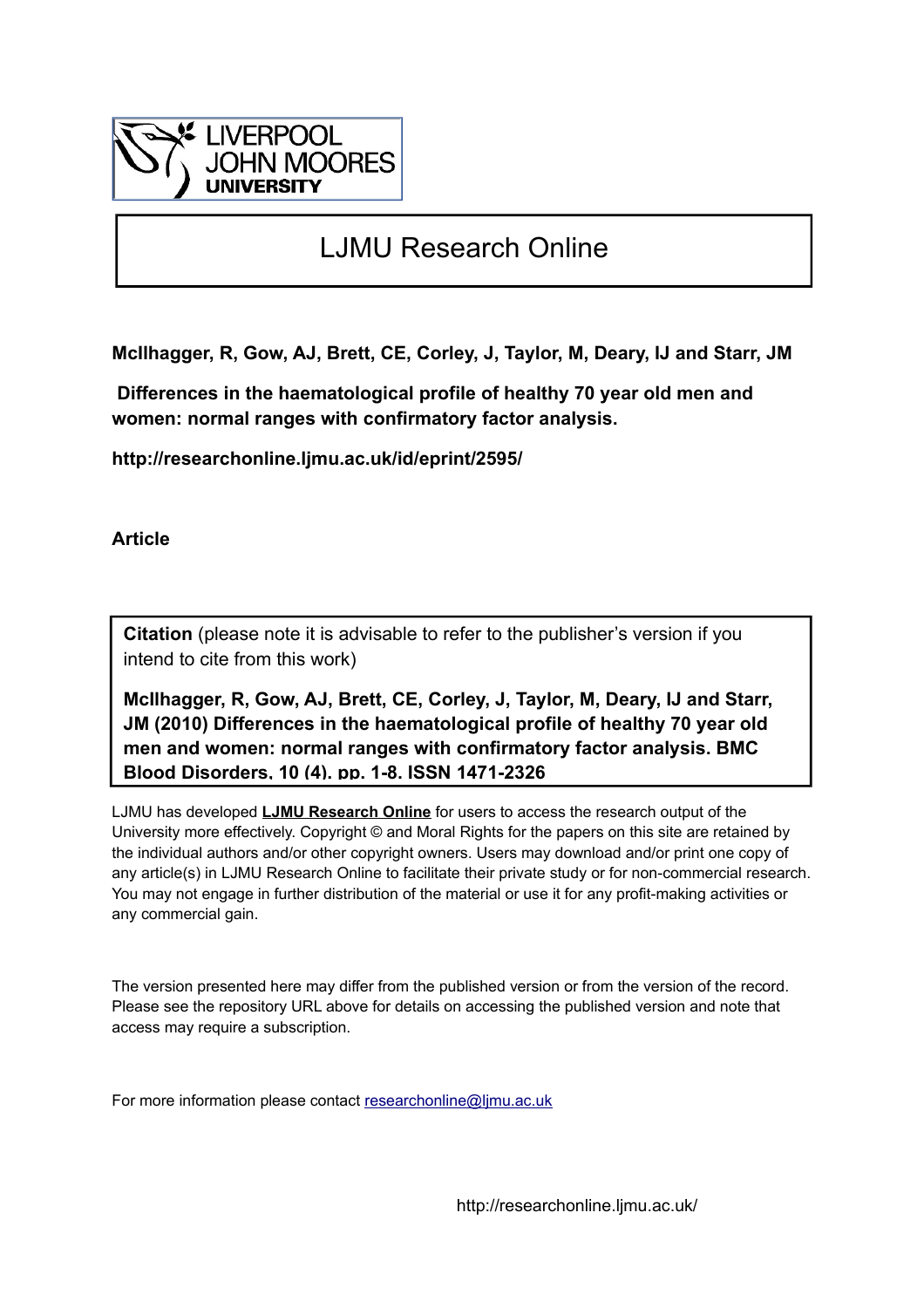### **RESEARCH ARTICLE Open Access**



# Differences in the haematological profile of healthy 70 year old men and women: normal ranges with confirmatory factor analysis

Rowan McIlhagger<sup>1</sup>, Alan J Gow<sup>2,3</sup>, Caroline E Brett<sup>3</sup>, Janie Corley<sup>3</sup>, Michelle Taylor<sup>3</sup>, Ian J Deary<sup>2,3</sup> and John M Starr\*<sup>1,2</sup>

#### **Abstract**

**Background:** Reference ranges are available for different blood cell counts. These ranges treat each cell type independently and do not consider possible correlations between cell types.

**Methods:** Participants were identified from the Community Health Index as survivors of the 1947 Scottish Mental Survey, all born in 1936, who were resident in Lothian (potential  $n = 3.810$ ) and invited to participate in the study. Those who consented were invited to attend a Clinical Research Facility where, amongst other assessments, blood was taken for full blood count. First we described cell count data and bivariate correlations. Next we performed principal components analysis to identify common factors. Finally we performed confirmatory factor analysis to evaluate suitable models explaining relationships between cell counts in men and women.

**Results:** We examined blood cell counts in 1027 community-resident people with mean age 69.5 (range 67.6-71.3) years. We determined normal ranges for each cell type using Q-Q plots which showed that these ranges were significantly different between men and women for all cell types except basophils. We identified three principal components explaining around 60% of total variance of cell counts. Varimax rotation indicated that these could be considered as erythropoietic, leukopoietic and thrombopoietic factors. We showed that these factors were distinct for men and women by confirmatory factor analysis: in men neutrophil count was part of a 'thrombopoietic' trait whereas for women it was part of a 'leukopoietic' trait.

**Conclusions:** First, normal ranges for haematological indices should be sex-specific; at present this only pertains to those associated with erythrocytes. Second, differences between individuals across a range of blood cell counts can be explained to a considerable extent by three major components, but these components are not the same in men and women.

#### **Background**

The full blood count is one of the most common investigations patients undergo, and has been available since the 1960s. In adults, reference ranges are the same for all ages despite evidence that erythrocyte count and haemoglobin concentration start to decline in men around 40 years of age; age-associated changes in women are less marked [[1\]](#page-7-0). The World Health Organisation defines anaemia as < 13 g Hb/dL for men and  $< 12$  g Hb/dL for women [\[2](#page-7-1)], accepting that women generally have lower haemoglobin concentrations than men. It would be logical to conclude

\* Correspondence: jstarr@staffmail.ed.ac.uk

1 Geriatric Medicine unit, University of Edinburgh, Edinburgh, UK Full list of author information is available at the end of the article

that women of menstruating age are likely to be iron-deficient and therefore have lower haemoglobin concentrations, but studies looking at ferritin levels do not support this [\[3](#page-7-2)[,4](#page-7-3)], leading to the suggestion that the difference may be due to hormonal influences on red cell production [\[5](#page-7-4)]. In the elderly, there is a significant decline in haemoglobin which, as noted above [[1\]](#page-7-0), is more pronounced in men than women [\[6](#page-7-5)]. This could be due to falling androgen levels in older men. In previous studies, platelet counts have been found to be significantly higher in women [[7](#page-7-6),[8\]](#page-7-7), with possible explanations of compensation for menstrual blood loss or increased thrombopoietin in women being suggested. One study of healthy Caucasian hospital staff found the total leukocyte count to be signif-



© 2010 McIlhagger et al; licensee BioMed Central Ltd. This is an Open Access article distributed under the terms of the Creative Com-**Bio Med** Central mons Attribution License (http://creativecommons.org/licenses/by/2.0), which permits unrestricted use, distribution, and reproduction in any medium, provided the original work is properly cited.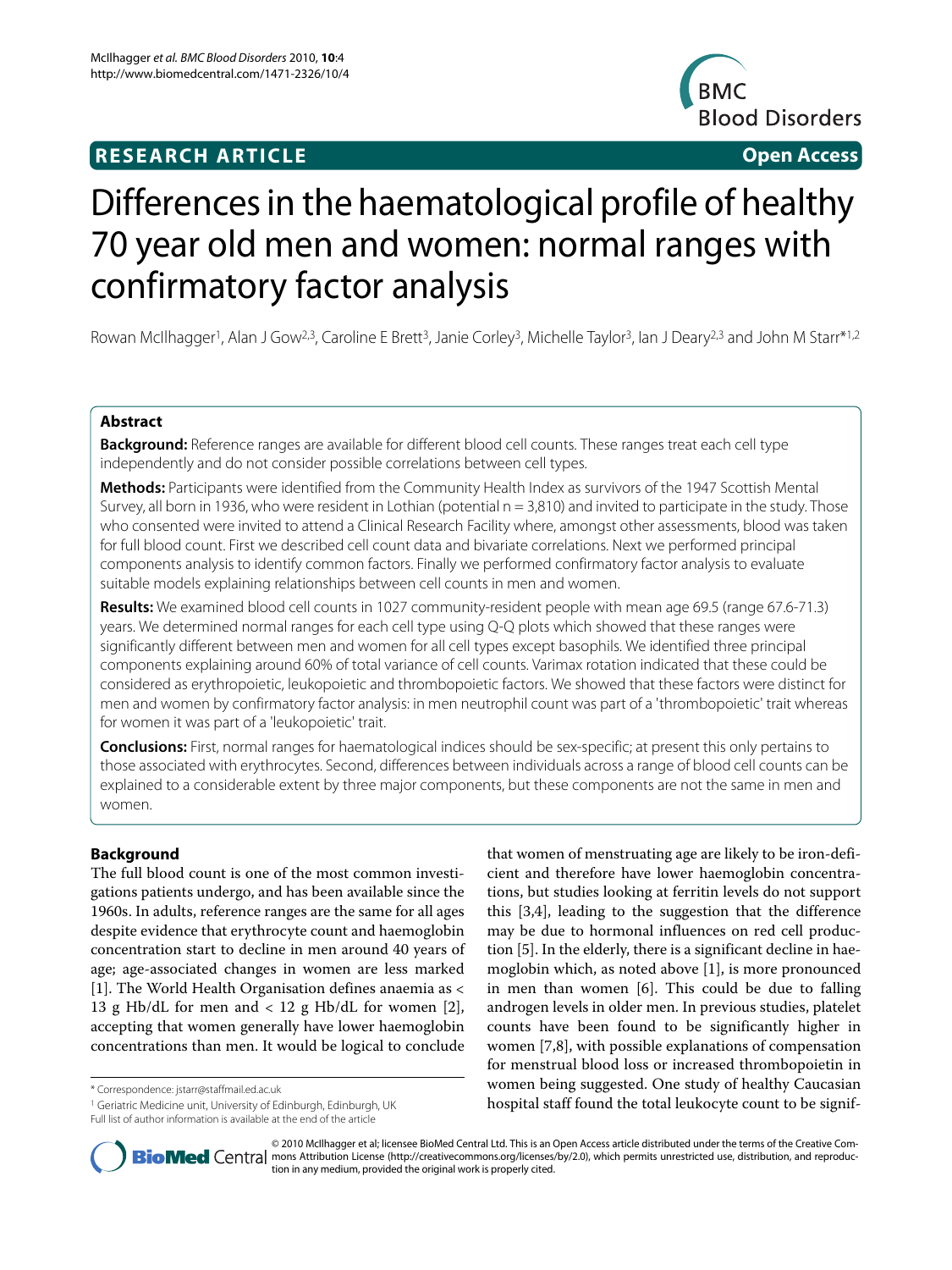icantly higher in women than men due to a highly significant difference in neutrophil count, with no significant correlation between monocytes, basophils and gender [[9\]](#page-7-8). The results of a further study, of staff, students and retired academics, confirmed total leukocyte count to be significantly higher in women than men, but did not examine leukocyte differential to determine the cause of this difference [[10\]](#page-7-9). By contrast, a study of 215 men and 272 women aged 62-90 years found that men had significantly higher total leukocyte counts [[11](#page-7-10)]. Laboratory reference ranges for leukocyte counts often do not differ between men and women. Little is known about whether there are any correlations between the different cell counts in healthy adults. The aims of this study were to, 1) identify any correlations between gender and the components of the full blood count in healthy, communitydwelling elderly people, and 2) examine whether there is a statistically-significant relationship amongthe different cell counts, and whether this relationship is gender-specific.

#### **Methods**

#### **Sample**

Ethics permission for the Lothian Birth Cohort 1936 (LBC1936) study protocol was obtained from the Multi-Centre Research Ethics Committee for Scotland (MREC/ 01/0/56) and from Lothian Research Ethics Committee (LREC/2003/2/29). The research was carried out in compliance with the Helsinki Declaration. All subjects gave written, informed consent. Participants were recruited from a potential population of 3,810 people identified from the local Community Health Index as born in 1936 and, as such, might have participated in the Scottish Mental Survey 1947. Full details of recruitment and testing have been published previously [[12\]](#page-7-11), but of note is a bias to participation by healthier participants who had relatively higher childhood IQ scores. 1,091 participants attended the Wellcome Trust Clinical Research Facility between 2004-2007 for assessment at mean age 69.5 years (minimum 67.6 years, maximum 71.3 years, 90% of participants aged 68.4-70.7 years).

#### **Measurements**

A large number of socio-demographic and health variables were collected at the assessment visit as previously detailed [[12\]](#page-7-11). Blood samples were collected and processed the same day by a LH50 Beckman Coulter instrument. External quality control was provided by UK NEQAS (National External Quality Assessment Service) which includes full blood count each month, and reticulocyte count and differential white cell count every two months. Internal quality control comprised running Coulter 5C single level cell QC and reticulocyte C cell QC first thing each morning. The 5C was repeated at 3.30

pm. Three repeat sample analyses were run at approximately first thing in the morning, lunchtime and early evening. Data were entered into the LBC1936 database and checked [\[12](#page-7-11)] with an estimated transcription error rate of 0.13%. Errors were mostly small and not systematic. Finally descriptive statistics were run for all numerical data to ensure that all results were within the appropriate scales, and any errors were checked against the original, handwritten datasheets and corrected as necessary.

#### **Statistical analysis**

All analyses were performed using the SPSS 16.0 and AMOS statistical packages. We used the Kolmogorov-Smirnov statistic to determine whether variables departed from a normal distribution, noting that the value may be more indicative of goodness-of-fit than the p-value in large sample sizes. We used quantile-quantile (Q-Q) plots fitted to a normal distribution to determine 'normal' ranges for each cell count recognising the inadequacy of defining reference ranges in terms of means and standard deviations [\[1](#page-7-0)]. We used Varimax rotation in principal components analyses so as to align components most closely with observed variables facilitating more informative confirmatory factor analyses. Principal components analysis is an exploratory procedure that transforms a number of possibly correlated variables into a smaller number of variables called principal components. Principal components analysis makes no assumptions about how the variables might relate to one another: the number of components that emerge is driven by the data. By contrast, confirmatory factor analysis requires that the researcher specifies a model fully describing the hypothesized relationships between variables. This model is formally tested using structural equation modeling (SEM). Goodness-of-fit indices indicate the fit of the pre-specified model to the data set. Another advantage of SEM is that it can be used to test these assumptions in different samples: here we use this approach to test differences in factor structures between men and women. To determine goodness-of-fit for the structural equation models used for confirmatory factor analysis, we used Chi square at p < .05 to accept or reject the null hypothesis that the model provided a poor fit to the data. However, since this might be too conservative for our sample size we also took Root Mean Square Error of Approximation (RMSEA) values  $\langle$  .05 as indicating a good fit,  $\langle$  .08 as indicating an adequate fit and > .1 as indicating a poor fit. We also report the Bentler-Bonnet Index (also known as the Normed Fit Index (NFI)), with values > .95 indicating a good fit and values .90-.95 indicating an adequate fit. For models with more parameters, where the Chi square statistic was significant, we report the Hoelter Index, a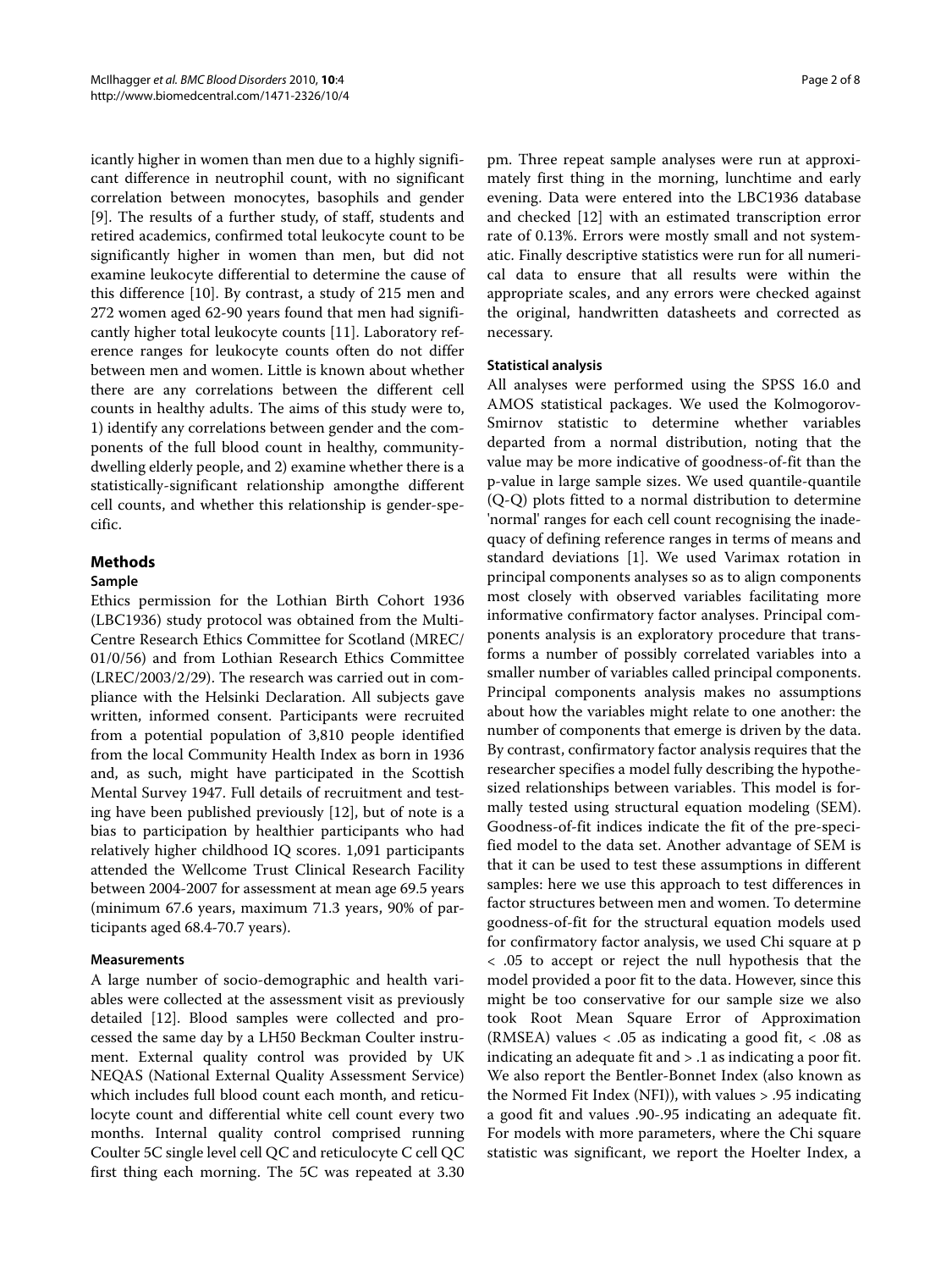measure of sample size adequacy, with values > 200 being acceptable and values < 75 unacceptable.

#### **Results**

#### **Descriptive data**

One thousand and sixty-two (535 male, 527 female) participants, mean age 69.5 (range 67.6-71.3) years, had full blood count data. Participants were mainly from social classes 1-3 with only 4.1% of participants from social classes 4 and 5 (where a higher number denotes a less professional social class). Ten participants were known to have either leukaemia or lymphoma, one participant thrombocytopaenia, and a further 21 participants reported a diagnosis of anaemia and either current or previous iron, vitamin B12 or folic acid treatment. These participants were excluded from analysis. Two further participants were found to have very raised lymphocyte counts consistent with a diagnosis of chronic lymphocytic leukaemia and were excluded from further analyses. A further two participants had incomplete data leaving a final sample of 1027 participants. Table 1 shows the mean, median, minimum and maximum values by sex for each cell count. All distributions differed significantly from a normal distribution except red cell count in men. There was no significant difference between men and women for basophil counts. Women had significantly higher lymphocyte and platelet counts, though the difference, albeit statistically significant, was small for lymphocyte counts; for all other blood cells men had significantly higher counts (Table 1). Figure [1](#page-4-0) shows the Q-Q plots against a normal distribution for erythrocyte, leukocyte and platelet counts by sex. The charts allow the lower and upper values where observed cell count data coincide with a theoretical normal distribution of cell counts to be determined. Table 2 displays the lower and upper limits for each blood cell count by sex. Deviation from a normal distribution is greater in the mid range for blood cells with lower counts such as eosinophils and basophils so that a 'normal' range is more arbitrary. The lower values for all cell types are very similar for both men and women except for red cell count. Inspecting the plots for red cell, total white cell and platelet counts, a clear outlier (not lying on the trajectory of the general curve/line) can be observed for female red cell counts. This outlying participant was excluded from further analyses.

#### **Relationships between blood cell counts: exploratory analyses**

Table 3 shows Pearson correlation coefficients between the different blood cell counts by sex; Spearman rho values were very similar (data not reported here). More than half of the correlation coefficients reached significance, with significant correlation coefficients ranging from quite small at 0.11 to quite large at 0.50. Differences between men and women can be examined by comparing across the table diagonal. We did not formally test for significant differences between correlation coefficients in men and women at this stage because of the likelihood of Type 1 statistical errors. Rather, to elucidate relationships between different blood cell counts, principal components were extracted and rotated using a Varimax algorithm. Since the descriptive data indicated that men and women may have distinct processes regulating blood cell counts separate principal components analyses with Varimax rotation were therefore performed for men and women. Both analyses produced three principal components, accounting for a total of 59.5% of total variance in men and 65.5% of total variance in women. Table 4 shows the component matrices. The component structures appear different between men and women. Key differences, looking at values > 0.4, include a stronger positive relationship between neutrophil and lymphocyte counts in women than in men (Component 1), platelet count relates positively to eosinophil and basophil counts in women (Component 2) and men have a stronger positive relationship between red cell, neutrophils and monocyte counts (Component 3). We therefore sought to confirm whether these differences were due to a different structure of relationships between blood cell counts in men and women.

#### **Relationships between blood cell counts: confirmatory analyses**

For confirmatory analyses we hypothesised three latent variables corresponding to factor structure that most clearly separated cell counts which occurred in women. We performed structural equation modelling on all seven blood count variables, separately for men and women. We constructed the model so that Factor 1 related to neutrophils, lymphocytes and monocytes, Factor 2 related to eosinophils, basophils and platelets, Factor 3 related to red cells. In women the model fitted with marginal adequacy (RMSEA .074, 90% upper limit 0.80, Hoelter index 226), but fitted poorly in men (RMSEA .14, Hoelter index 68). We then explored the structure in more detail looking at each Component in turn. We excluded participants with anaemia by considering only those who had red cell counts within the normal distribution ranges (as shown in Table 2) in case this was influencing the clear separateness of red cell count. The remainder comprised 473 men and 500 women. First we considered Component 1, hypothesising a latent variable related to lymphocyte, monocyte, eosinophil and basophil counts as suggested for men in exploratory principal components analysis (Table 4). For men, the model had an adequate fit (Chisquare = 4.24, 2df, p = .12, RMSEA = .049, NFI = .967), whereas for women the model had a poor fit (Chi-square  $= 31.7, 2df, p < .001, RMSEA = .17, NFI = .893$ ). Next we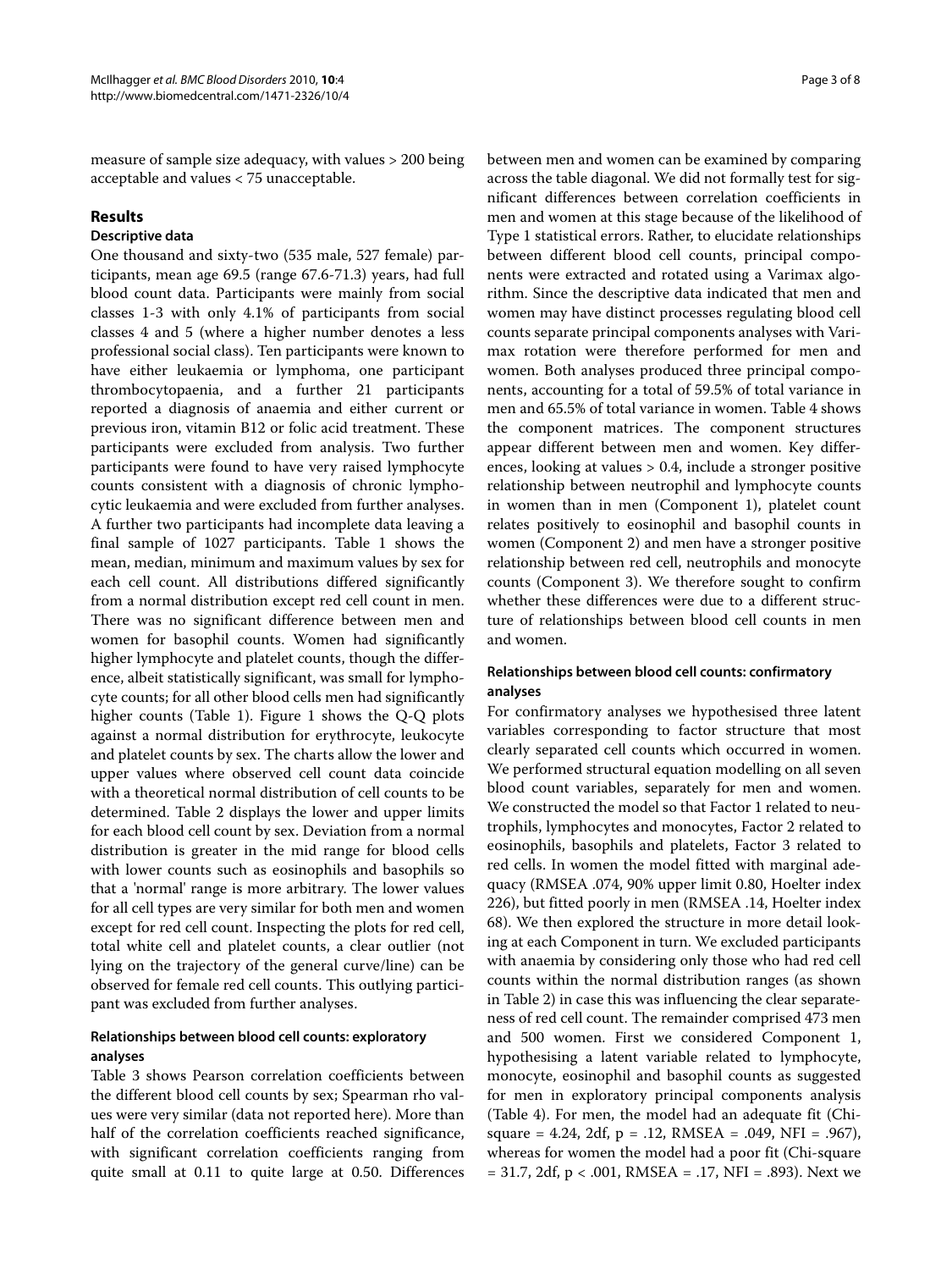<span id="page-4-0"></span>

considered Component 2, hypothesising a latent variable related to neutrophil, basophil and platelet counts as suggested for men in exploratory principal components analysis (Table 4). For men, the model had a marginally adequate fit (Chi-square = 2.60, 1df,  $p = .11$ , RMSEA = .058, NFI = .967), whereas for women, the model had a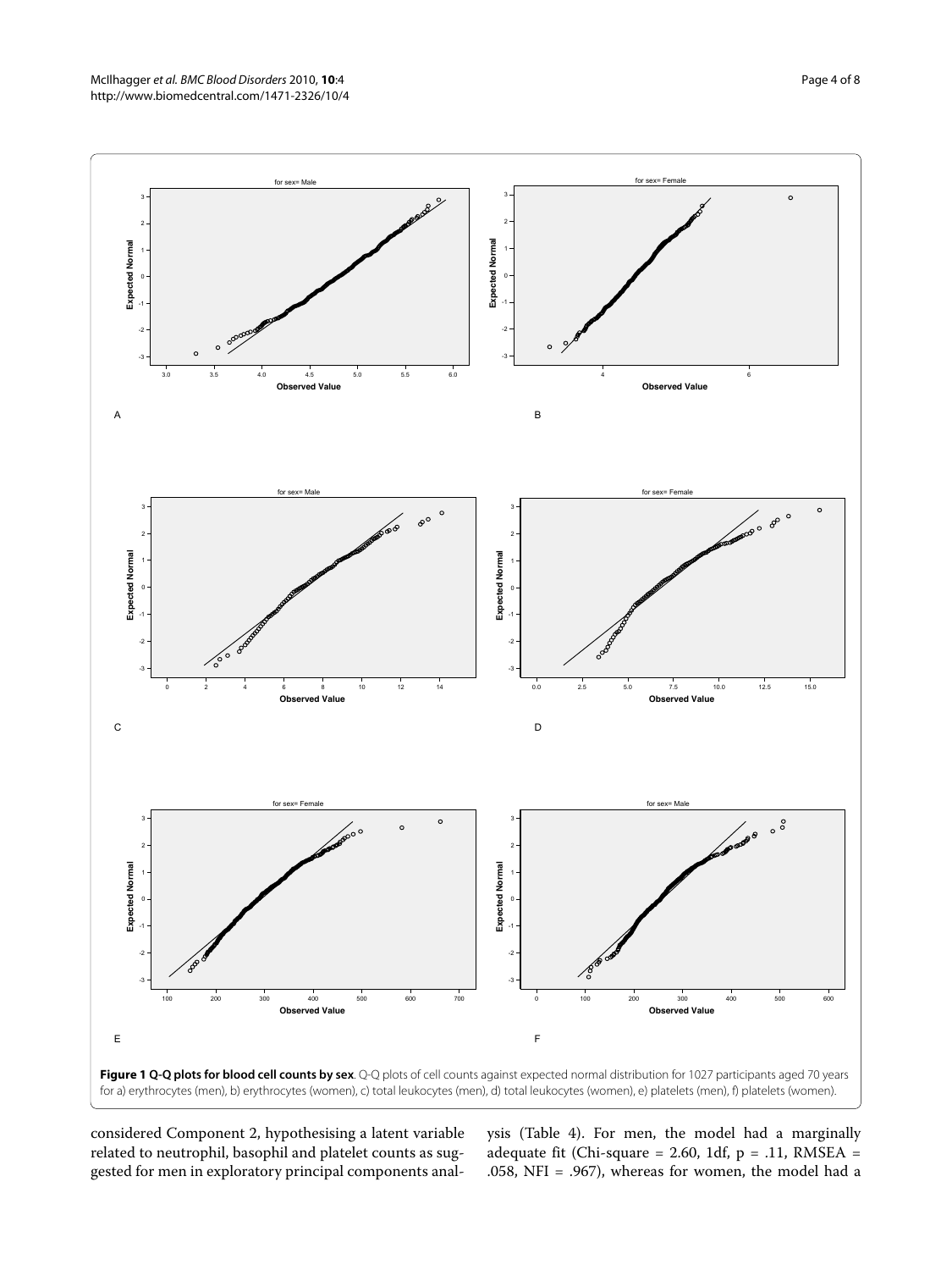|       |         | <b>Red cells</b> | <b>Total white</b><br>cells | <b>Neutro-phils</b> | Lympho-cytes |        | Mono-cytes Eosino-phils | <b>Baso-phils</b> | <b>Platelets</b> |
|-------|---------|------------------|-----------------------------|---------------------|--------------|--------|-------------------------|-------------------|------------------|
| Men   | Mean    | 4.8              | 7.1                         | 4.6                 | 1.8          | 0.57   | 0.18                    | 0.04              | 257              |
|       | Median  | 4.8              | 6.9                         | 4.3                 | 1.7          | 0.54   | 0.14                    | 0.04              | 254              |
|       | Min     | 3.3              | 2.5                         | 1.4                 | 0.5          | 0.18   | 0.0                     | 0.01              | 107              |
|       | Max     | 5.9              | 14.1                        | 10.9                | 4.4          | 1.73   | 1.15                    | 0.34              | 507              |
| Women | Mean    | 4.5              | 6.8                         | 4.3                 | 1.9          | 0.48   | 0.15                    | 0.05              | 292              |
|       | Median  | 4.4              | 6.6                         | 4.1                 | 1.8          | 0.45   | 0.12                    | 0.04              | 286              |
|       | Min     | 3.3              | 3.0                         | 1.6                 | 0.6          | 0.11   | 0.0                     | 0.0               | 131              |
|       | Max     | 6.6              | 15.5                        | 12.1                | 4.1          | 1.38   | 1.41                    | 0.52              | 661              |
|       | p-value | < .001           | .002                        | < .001              | < .001       | < .001 | < .001                  | .12               | < .001           |

#### **Table 1: Blood cell counts by sex**

Blood cell counts in 519 male and 508 female LBC1936 participants at mean age 69.5 years with p-value for difference (Mann-Whitney U test). Red cell count x1012/L, basophils x106/L, all other cell counts x109/L.

poorer fit (Chi-square =  $6.09$ , 1df,  $p = .014$ , RMSEA = .10, NFI = .927). Finally, we considered Component 3. A model with a latent variable related to red cell, neutrophil and monocyte counts, as suggested by Table 4, provided a poor fit for men (Chi-square = 76.9, 1df,  $p < .001$ , RMSEA = .11, NFI = .791), and a simpler model comprising red cell and neutrophil counts provided no better fit. Hence, Component 3 was confirmed as essentially identical to red cell count as suggested by the initial principal components analysis for women.

#### **Discussion**

In this sample of over 1,000 participants aged about 70 years, significant differences between men and women in full blood count indices were detected. As expected, men had higher red cell counts than women, but they also had higher counts for other blood cell types except for basophils and platelets. For platelets, women had significantly higher counts than men. As Table 2 shows, these differences were not explained by participants whose cell count values fell beyond the normal range, rather, the normal count levels; the relative relationships between different cell types differed between sexes. For both men and women, three principal components emerged. One principal component identified in both men and women was defined by red cell count: this may be usefully considered as an 'erythropoietic' component. This component was also defined to a certain extent by neutrophil count. Another component might be considered as a 'leukopoietic' component which in men was defined by lymphocyte, monocyte, eosinophil and basophil counts, whilst in women, neutrophil, lymphocyte and monocyte counts loaded positively. The final component might be labelled a 'thrombopoietic' component. In men this was described by positive loadings of neutrophil, basophil and platelet counts, whilst in women it relates positively to eosinophil, basophils and platelet counts. Thus the key difference between men and women was found to be the relation between neutrophil counts and other blood cell counts. For men, neutrophil count is part of a 'throm-

ranges differed between sexes. Moreover, differences between men and women were not restricted to absolute

#### **Table 2: Normal blood cell count ranges by sex**

|       |     |     | Red cells Total white cells Neutro-phils Lympho-cytes |     |     | Mono-cytes | Eosino-phils Baso-phils |      | <b>Platelets</b> |
|-------|-----|-----|-------------------------------------------------------|-----|-----|------------|-------------------------|------|------------------|
| Men   | Min | 4.2 | 5.0                                                   | 2.8 | 1.2 | 0.40       | 0.10                    | 0.03 | 210              |
|       | Max | 5.5 | 11.1                                                  | 7.5 | 2.6 | 0.80       | 0.38                    | 0.09 | 370              |
| Women | Min | 3.7 | 5.0                                                   | 2.8 | 1.1 | 0.35       | 0.10                    | 0.03 | 210              |
|       | Max | 5.4 | 9.6                                                   | 6.0 | 2.9 | 0.65       | 0.40                    | 0.11 | 380              |

Upper and lower blood cell counts values coinciding with a normal distribution in 519 male and 508 female LBC1936 participants at mean age 69.5 years. Red cell count x1012/L, basophils ×106/L, all other cell counts ×109/L.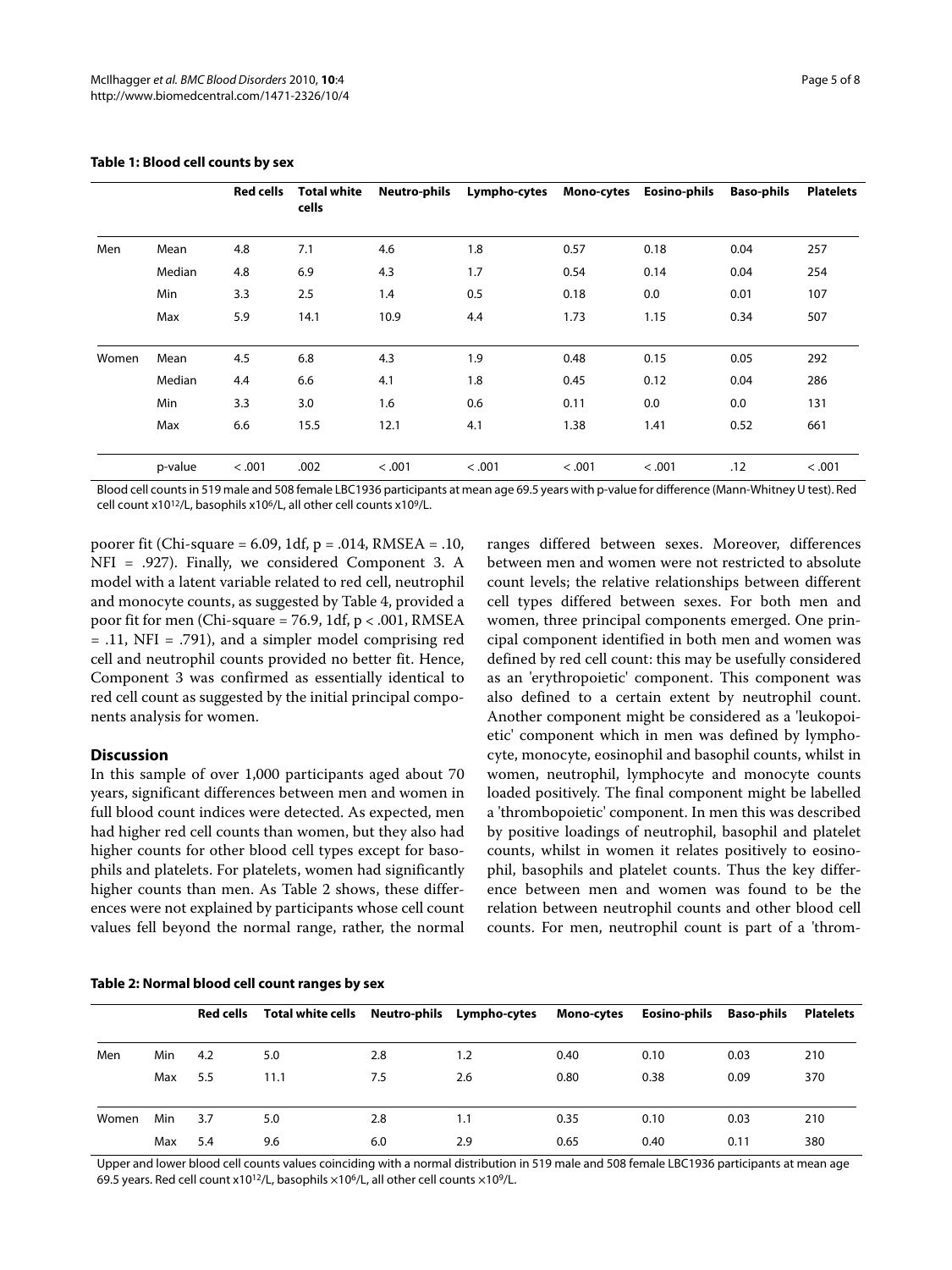|                  | <b>Red cells</b> | <b>Neutrophils</b> | Lymphocytes | <b>Monocytes</b> | <b>Eosinophils</b> | <b>Basophils</b> | <b>Platelets</b> |
|------------------|------------------|--------------------|-------------|------------------|--------------------|------------------|------------------|
| Red cells        |                  | .19                | $-0.01$ NS  | .02 NS           | .02 NS             | .06 NS           | $-.03$ NS        |
| Neutrophils      | .18              |                    | .32         | .50              | .14                | .19              | .29              |
| Lymphocytes      | .02 <sub>N</sub> | .05 <sub>N</sub>   |             | .59              | $-0.03$ NS         | $-0.03$ NS       | $-.02$ NS        |
| Monocytes        | .11              | .39                | .28         |                  | .15                | .15              | .17              |
| Eosinophils      | .05 <sub>N</sub> | .08 NS             | .28         | .25              |                    | .25              | .21              |
| <b>Basophils</b> | .03 <sub>N</sub> | .22                | .16         | .22              | .25                |                  | .26              |
| <b>Platelets</b> | $-0.02$ NS       | .28                | .05 NS      | .16              | .13                | .21              |                  |

| Table 3: Correlations between blood cell counts by sex |  |
|--------------------------------------------------------|--|
|--------------------------------------------------------|--|

Pearson correlation coefficients between blood cell counts in 519 male and 508 female LBC1936 participants. Correlation coefficients for men are in the bottom left section of the Table and those for women in the top right section in bold text. Non-significant (NS) p > .05 marked.

bopoietic' trait whereas for women it is part of a 'leukopoietic' trait. It is important to note that although we have labelled these components as 'poietic', they may relate to processes of blood cell consumption and have nothing to do with bone marrow function or other aspects of cell production. There is a paucity of data on erythrocyte survival in older adults, but it does not appear to differ from young adults or between sexes [[13\]](#page-7-12).

Some limited data on the relationship between neutrophils and platelets are available from 34 healthy controls, mostly men, who participated in a study of the effects of type 2 diabetes on leukocyte and platelet counts [\[14](#page-7-13)]. Neutrophils, lymphocytes and monocyte counts were all lower in healthy controls than people with diabetes, this being more marked for neutrophils and monocytes than for lymphocytes. By contrast, platelet counts were higher in healthy controls than in people with diabetes. Although the direction of association is opposite in diabetes to that found in our sample, the presence of an association supports the hypothesis that there are underlying factors that drive changes in counts across a range of different blood cell types. Peripherally, one such factor that may link neutrophil and platelet populations is activation by injured atheromatous plaque [\[15](#page-8-0)]. Similarly,

neutrophil-platelet interactions occur in septic shock [[16\]](#page-8-1), suggesting that inflammatory drivers may regulate changes across the haematological profile. There is a paucity of data that inform about these relationships in healthy older adults, but one study investigated nine centenarians, ten older adults (mean age 71 years) and ten younger adults (mean age 35 years) [\[17\]](#page-8-2). There were no significant differences between these small groups for erythroid burst-forming units or granulocyte-macrophagic colony-forming units, but centenarians had significantly lower ability to produce interleukin-3. These observations would be consistent with an independent erythropoietic factor. The study did not include data on either eosinophil or megakaryocyte colony forming cells, but alterations in interleukins would be expected to modulate relationships between these cells also if findings from disease states discussed above can be extrapolated to health. In addition to cytokine drivers, alterations in absolute and differential blood counts with ageing may relate to gene expression changes though, again, there is a paucity of data that inform about this [\[18\]](#page-8-3). Invoking possible mechanisms is highly speculative at present: further investigation is required into correlates of the different

|             | Men    |       |        | Women |                         |        |  |
|-------------|--------|-------|--------|-------|-------------------------|--------|--|
|             |        | 2     | з      |       | $\overline{\mathbf{z}}$ | з      |  |
| Red cells   | $-.02$ | $-12$ | .86    | .02   | $-0.02$                 | .97    |  |
| Neutrophils | .05    | .64   | .53    | .66   | .34                     | .31    |  |
| Lymphocytes | .77    | $-15$ | .05    | .85   | $-19$                   | $-.08$ |  |
| Monocytes   | .53    | .32   | .42    | .87   | .17                     | $-.02$ |  |
| Eosinophils | .66    | .15   | $-.04$ | .01   | .66                     | $-.02$ |  |
| Basophils   | .46    | .47   | $-.05$ | .03   | .70                     | .12    |  |
| Platelets   | .01    | .81   | $-.11$ | .12   | .70                     | $-.08$ |  |

**Table 4: Principal components of blood cell counts by sex**

Rotated principal components of blood cell counts in 1027 LBC1936 participants separate analyses by sex.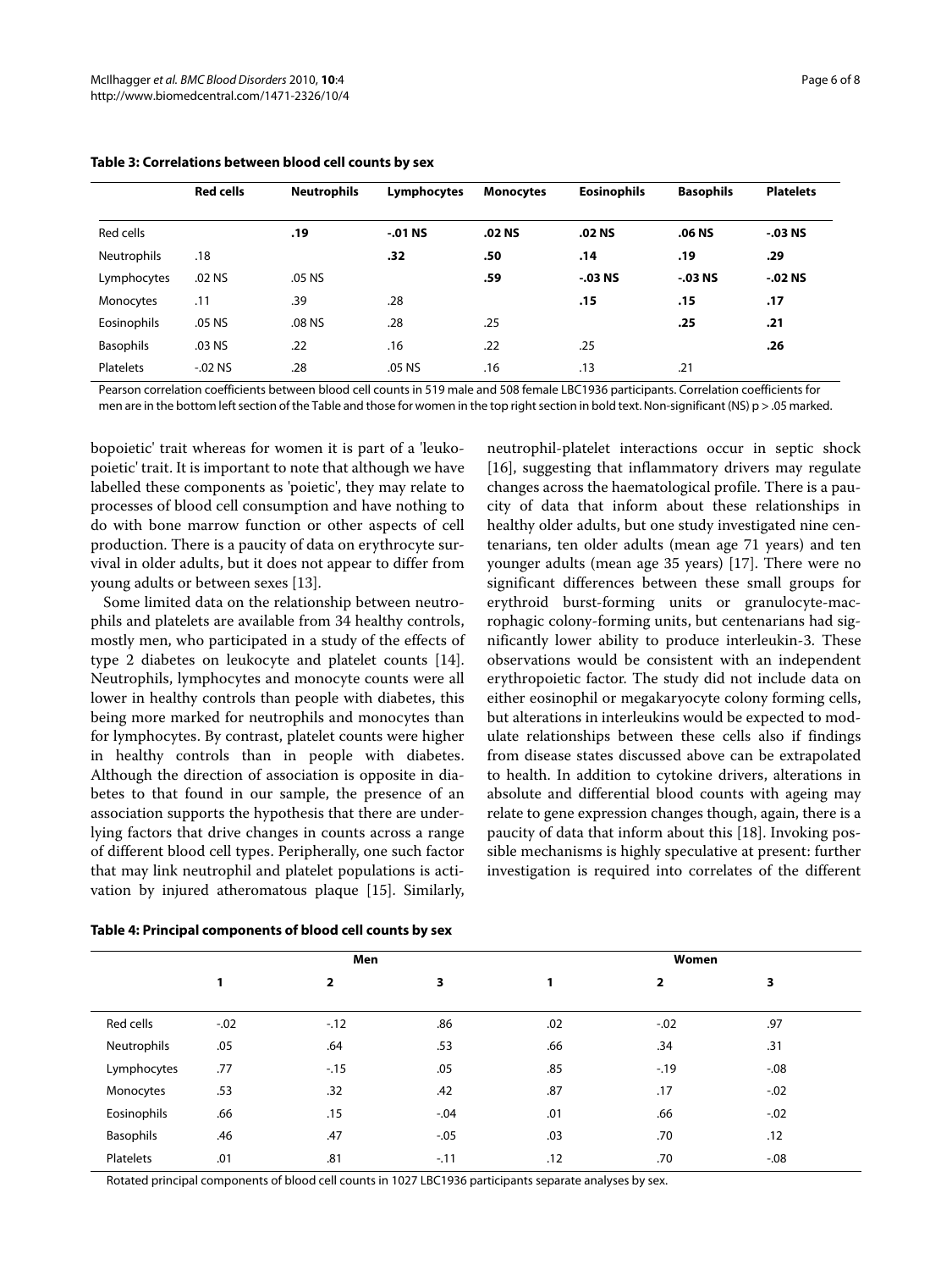'poietic' components in healthy adults, especially with regard to sex differences.

Our study has several limitations. First, it examined a narrow age cohort and thus is unable to shed light on possible changes with age. It is possible that haematological profiles and their underlying factor structure may differ in younger versus older populations: age-related changes in both haemoglobin concentration and platelet count are recognised [[19,](#page-8-4)[20\]](#page-8-5). Secondly, the sample was self-selecting as participation was voluntary. Moreover, participants had to be fit enough to travel to the clinical research facility for assessment. These factors introduce a natural sample bias towards more healthy participants; fortunately, we were interested in healthy participants to establish reference ranges rather than unhealthy participants. Thirdly, although our sample was 'healthy' in the conventional terms used for such studies [[1](#page-7-0)[,10](#page-7-9)[,11](#page-7-10)], it included people with a wide range of stable medical conditions. Even though we excluded participants with clear haematological disorders, the mix of these conditions may have influenced the specific components that emerged. Fourthly, in addition to medical conditions, many participants were on regular medication which itself may have affected cell counts, although we were careful to exclude those on haematinics. Further data on healthy populations and at different ages are required to support the results of the present study.

#### **Conclusions**

Two principal conclusions can be drawn from the data. First, normal ranges for haematological indices should be sex-specific; at present this only pertains to those associated with erythrocytes. The clinical relevance of different ranges may vary from disease to disease. Second, differences between individuals across a range of blood cell counts can be explained to a considerable extent by three major components, but these components are not the same in men and women. Changes in haematological profile are likely to reflect changes in one or more of these underlying factors.

#### **List of abbreviations**

Hb: haemoglobin; IQ: intelligence quotient; LBC1936: Lothian Birth Cohort 1936; NFI: Normed Fit Index; Q-Q: quantile-quantile; RMSEA: Root Mean Square Error of Approximation

#### **Competing interests**

The authors declare that they have no competing interests.

#### **Authors' contributions**

JMS and IJD designed the study. AJG, CEB, JC and MT collected the data. JMS and RMcH analysed the data and drafted the manuscript. All authors contributed to and approved the final manuscript.

#### **Authors' information**

RMcH is a Specialist Registrar in Geriatric Medicine in South East Scotland. AJG is post-doctoral Research Fellow, University of Edinburgh Centre for Cognitive Ageing and Cognitive Epidemiology, Psychology.

CEB and JC are Research Associates, Department of Psychology, University of Edinburgh.

MT is Lecturer, Psychology, University of Edinburgh.

IJD is Professor of Differential Psychology and Director, University of Edinburgh Centre for Cognitive Ageing and Cognitive Epidemiology, Psychology.

JMS is Professor of Health & Ageing and Co-Director, University of Edinburgh Centre for Cognitive Ageing and Cognitive Epidemiology, Geriatric Medicine unit.

#### **Acknowledgements**

We thank the nurses and other staff at the Wellcome Trust Clinical Research Facility where the data were collected. The research was supported by a programme grant (to IJD and JMS) from Research Into Ageing, which continues with funding from Help the Aged as The Disconnected Mind project. The work was undertaken within The University of Edinburgh Centre for Cognitive Ageing and Cognitive Epidemiology, part of the cross council Lifelong Health and Wellbeing Initiative. Funding (to IJD and JMS) from the BBSRC, EPSRC, ESRC and MRC is gratefully acknowledged.

#### **Author Details**

<sup>1</sup>Geriatric Medicine unit, University of Edinburgh, Edinburgh, UK, <sup>2</sup>Centre for Cognitive Ageing and Cognitive Epidemiology, University of Edinburgh, Edinburgh, UK and 3Department of Psychology, University of Edinburgh, Edinburgh, UK

#### Received: 9 November 2009 Accepted: 11 June 2010 Published: 11 June 2010

#### **References**

- <span id="page-7-0"></span>1. Kelly A, Munan L: Haematologic profile of natural populations: red cell parameters**.** Br J Haematol 1977, 35:153-160.
- <span id="page-7-1"></span>2. World Health Organization: Iron deficiency anaemia: assessment, prevention, and control**.** A guide for programme managers. (WHO/NHD/ 01.3). Geneva 2001.
- <span id="page-7-2"></span>3. Waalen J, Felitti V, Beutler E: Haemoglobin and ferritin concentrations in men and women: cross sectional study**.** BMJ 2002, 325:137.
- <span id="page-7-3"></span>4. Russell D, Parnell W, Wilson N: NZ Food: NZ People. Key results of the 1997 National Nutrition Survey**.** Wellington: Ministry of Health, New Zealand Government; 1999.
- <span id="page-7-4"></span>5. Shahidi N: Androgens and erythropoesis**.** NEJM 1973, 289:72.
- <span id="page-7-5"></span>Nilsson-Ehle H, Jagenburg R, Landahl S, Svanborg A: Blood haemoglobin declines in the elderly: implications for reference ranges from age 70- 88**[.](http://www.ncbi.nlm.nih.gov/entrez/query.fcgi?cmd=Retrieve&db=PubMed&dopt=Abstract&list_uids=11092459)** Eur J Haematol 2000, 65:297-304.
- <span id="page-7-6"></span>7. Butkiewicz AM, Kemona H, Dymicka-Piekarska V, Matowicka-Karna J, Radziwon P, Lipska A: Platelet count, mean platelet volume and thrombopoietic indices in healthy women and men**.** Thrombosis Res 2006, 118:199-204.
- <span id="page-7-7"></span>8. Kemona H, Prokopanicz J, Wolosanicz N: The count of blood platelets and sex in humans**.** Cell Mol Life Sci 1977, 34:257.
- <span id="page-7-8"></span>9. Bain B, England J: Normal haematological values: sex difference in neutrophil count**[.](http://www.ncbi.nlm.nih.gov/entrez/query.fcgi?cmd=Retrieve&db=PubMed&dopt=Abstract&list_uids=1111792)** BMJ 1975, 1:306-309.
- <span id="page-7-9"></span>10. Rodger R, Fletcher K, Fail B, Rahman H, Sciland L, Hamilton P: Factors influencing haematological measurements in healthy adults**.** J Chron Dis 1987, 40:943-947.
- <span id="page-7-10"></span>11. Milne J, Williamson J: Hemoglobin, hematocrit, leukocyte count, and blood grouping in older people**.** Geriatrics 1972, 27:118-126.
- <span id="page-7-11"></span>12. Deary IJ, Gow AJ, Taylor MD, Corley J, Brett C, Wilson V, Campbell H, Whalley LJ, Visscher PM, Porteous DJ, Starr JM: The Lothian Birth Cohort 1936: a study to examine influences on cognitive ageing from age 11 to age 70 and beyond**.** BMC Geriatr 2007, 7:28.
- <span id="page-7-12"></span>13. Hurdle ADF, Rosin AJ: Red cell volume and red cell survival in normal aged people**.** J Clin Path 1962, 15:343-345.
- <span id="page-7-13"></span>14. Okano K, Araki M, Yamamoto M, Ishikawa T, Ichihara K, Yamada O: Exploration of haematological and immunological changes associated with the severity of type 2 diabetes mellitus in Japan**.** Nurs Health Sci 2008, 10:65-69.